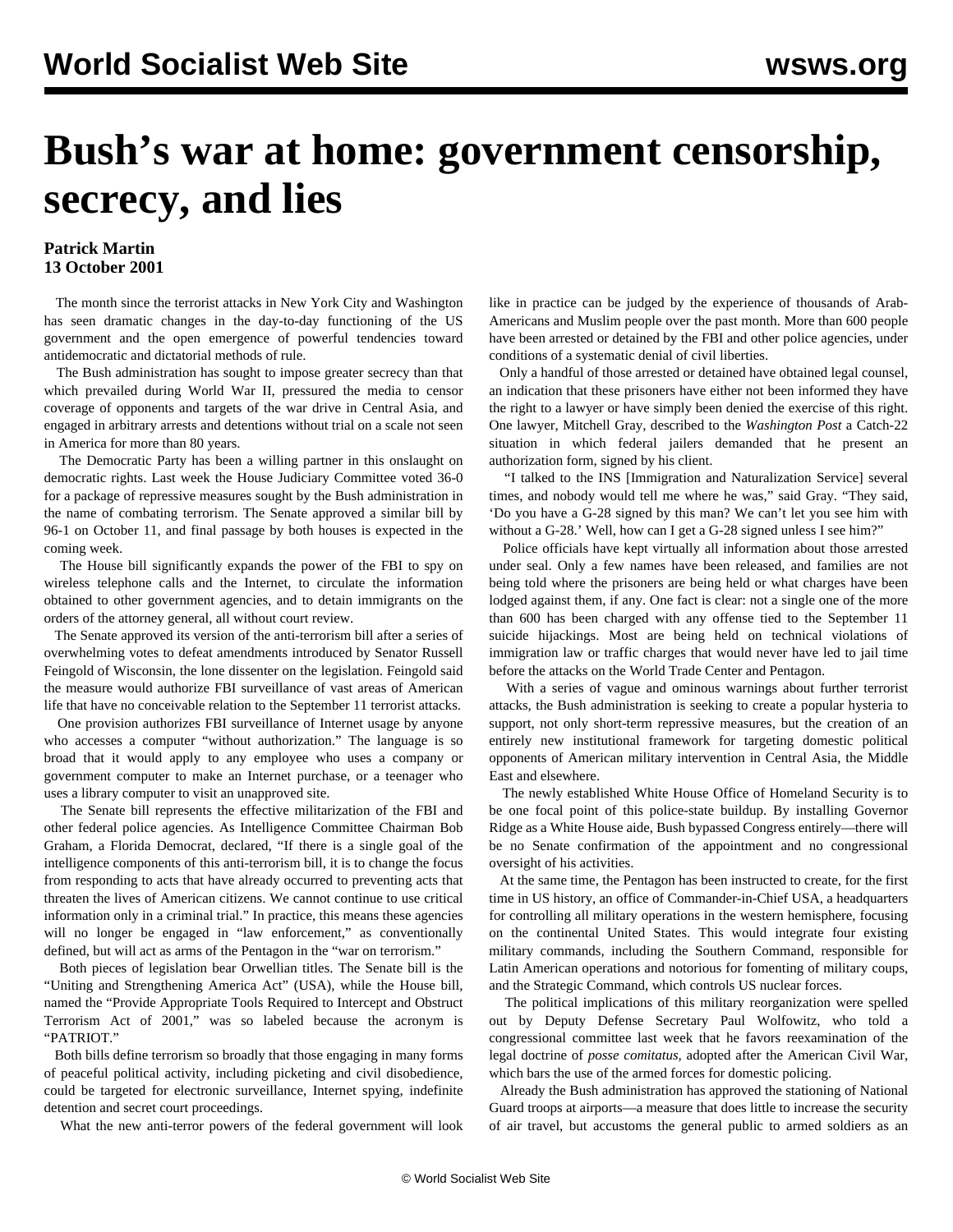everyday sight. The next step will be the deployment of regular military forces in domestic operations for the first time in more than a century.

 These moves are not merely in response to the September 11 attack. They were worked out as part of the Pentagon's Quadrennial Defense Review, a long-term planning effort on which Wolfowitz and Defense Secretary Donald Rumsfeld have focused since they took office early this year. This underscores the fact that the Bush administration has seized on the terrorist attack to bring forward an anti-democratic political agenda of long standing.

 An integral part of the buildup of repressive forces is the curbing and disciplining of the press. Bush press secretary Ari Fleischer gave the signal with his well-publicized declaration that Americans should "watch what they say" about US military, intelligence and police operations. The White House campaign to whip the press into line has met little or no resistance from the giant corporations that control the television networks and daily newspapers.

 In comments reported by the *New York Times* October 7, Fleischer claimed that the public was up in arms, not over excessive government secrecy, but over undue inquisitiveness by the press. "It's not what government officials are saying that's the issue," he said. "It's the type of questions that reporters are asking that's the issue. The press is asking a lot of questions that I suspect the American people would prefer not to be asked, or answered."

 On October 10 National Security Adviser Condoleeza Rice held a conference call with executives of the five networks to urge them not to broadcast taped statements produced by Osama bin Laden, or to air them only in heavily censored form. Rice told them that airing propaganda by bin Laden would undermine the US war effort, while other White House officials claimed that the tapes might contain coded messages to terrorist cells.

 Both the political and the military arguments for this act of selfcensorship are absurd. No one can claim that the tape-recorded comments of bin Laden, hailing the destruction of the World Trade Center and the killing of more than 5,000 innocent people, will arouse any significant political support in the American viewing audience. As for the suggestion of coded messages, US television censorship would have no effect. Anyone interested in receiving such messages can get bin Laden's statements on the Internet and through the broadcasts of Arabic-language and other overseas media.

 When a member of the White House press corps asked Fleischer if there was any evidence to back up the claim that the tapes might contain coded messages, Bush's press spokesman admitted that the supposed threat was based on mere "suspicions."

 On Thursday morning, October 11, executives of the five networks issued a joint decision essentially capitulating to the government demand. One network executive told the *New York Times* that the action, the first time in the history of the television medium that all the networks agreed to a common limit on news coverage, was a "patriotic" decision. A CNN official said the all-news network would "consider guidance from appropriate authorities" in deciding what news to broadcast about the war.

There have been a number of previous acts of self-censorship:

 \* Knight-Ridder refused to publish a report—later made public by *USA Today* —that US special forces were on the ground in Afghanistan well before the start of the bombing campaign. The newspaper chain acceded to a Pentagon request to withhold the information from the American people, even though it was no secret to the Taliban regime in Afghanistan.

 \* In response to phone calls from Fleischer, officials at all five television networks, as well as the wire services, agreed to stop reporting in advance on the schedule and appointments of Bush and Cheney, on security grounds.

 \* Some 17 US news organizations had advance knowledge of the beginning of bombing raids on October 7, and all agreed to withhold any

reports until after the strikes began.

 \* The entire US media has agreed not to use the names of military personnel engaged in combat missions, including sailors on board ships in the Arabian Sea, 2,000 miles from Afghanistan. This has nothing to do with preserving operational secrecy or protecting soldiers from terrorist retaliation, since commanding officers are named and freely quoted. Rather it serves to distance the American public from the ordinary soldiers, sailors and airmen, to lessen the effect of the expected battlefield casualties.

 \* The media has for the most part placidly accepted the refusal of the Pentagon to provide any description of bomb damage or casualties in Afghanistan. This follows the precedent of the Persian Gulf War, where the US never made an estimate of Iraqi losses, believed to have numbered in the tens of thousands.

 These measures add up to a systematic effort to block any expression of opposition to the US military intervention, and to accustom the media and the American public to more overt measures of government censorship.

 The Bush administration is seeking to withhold information, not only from the public at large, but also from Congress. On October 5, Bush instructed the entire national security apparatus to limit classified briefings to only eight of the 535 members of Congress—the Senate majority and minority leaders, the House speaker and minority leader, and the chairman and ranking member of the House and Senate Intelligence committees.

 White House aides said congressmen were guilty of leaking classified information from a briefing by Attorney General John Ashcroft, who told them there was "100 percent likelihood" of further terrorist attacks on US targets. Ashcroft had made similar statements in television interviews during the week, but that did not stop the administration from using the reports on the congressional briefing as a pretext to halt further disclosures. Bush virtually accused congressmen of treason, declaring, "I want Congress to hear loud and clear, it is unacceptable behavior to leak classified information when we have troops at risk."

 The Bush administration only agreed to less sweeping restrictions on the dissemination of classified information after Republican members joined Democrats in opposition, citing the legal obligation of the executive branch to be accountable to the legislature for its administration of laws and handling of appropriated funds.

 One of the most sinister features of the new regime is the virtual disappearance from public view of Vice President Dick Cheney, who was said to have been removed to "a secure location" on October 7, when US bombing raids on Afghanistan began.

 The following day Cheney did not appear at the ceremony swearing in Pennsylvania Governor Tom Ridge as the director of the new Office of Homeland Security, held in the White House East Room. Cheney had been scheduled to officiate, but Supreme Court Justice Clarence Thomas substituted for him.

 The vice president was evacuated from his official residence, and he reportedly participates in daily meetings of the National Security Council by secure videoconference, rather than in person. By Friday, October 12, Cheney had not been seen in Washington for six days.

 This is especially significant given Cheney's prominence in the Bush administration. The vice president has been described as playing the role of CEO to Bush's chairman of the board. He is the man in charge of dayto-day operations, and a particularly influential figure in national security issues, given his history as secretary of defense during the Persian Gulf War of 1990-91.

 When Cheney was absent from the usual vice presidential position, seated behind the president on the speaker's rostrum, during Bush's nationally televised speech to Congress September 20, White House officials declared that he had been sent elsewhere because of the security threat facing the government.

Some press reports have suggested that Bush political aides sought to